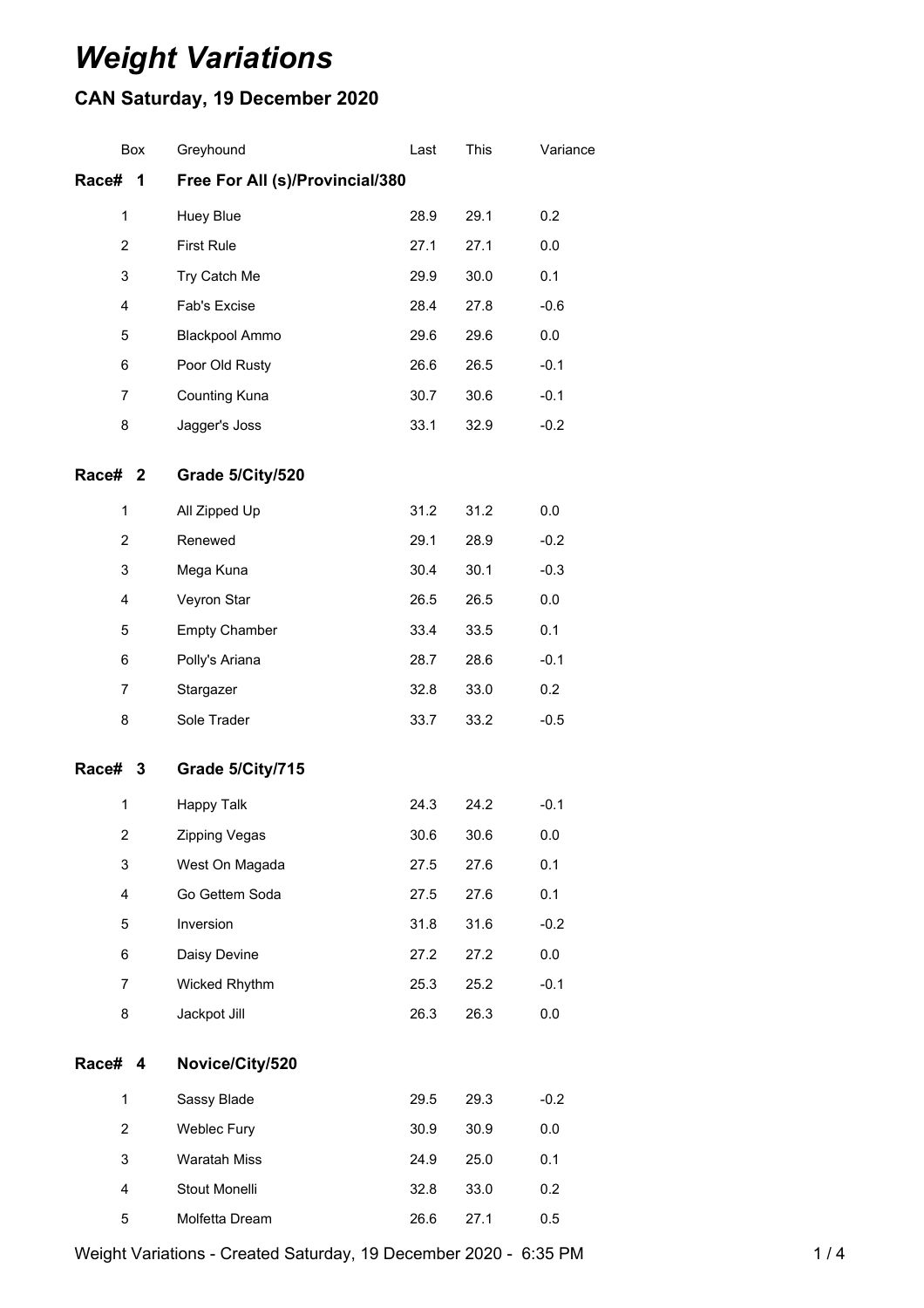### **CAN Saturday, 19 December 2020**

|         | Box                                            | Greyhound                                | Last | This | Variance |  |  |  |
|---------|------------------------------------------------|------------------------------------------|------|------|----------|--|--|--|
|         | 6                                              | Rapido Dinero                            | 31.3 | 31.3 | 0.0      |  |  |  |
|         | $\overline{7}$                                 | Fab's Winnie                             | 28.5 | 28.3 | $-0.2$   |  |  |  |
|         | 8                                              | Volute                                   | 28.2 | 28.2 | 0.0      |  |  |  |
| Race#   | 5                                              | Best 8 Wa Bred Cannings (Final)/City/520 |      |      |          |  |  |  |
|         | 1                                              | Infinity Speed                           | 34.8 | 34.6 | $-0.2$   |  |  |  |
|         | $\overline{2}$                                 | Shades Of Blade                          | 29.1 | 28.5 | $-0.6$   |  |  |  |
|         | 3                                              | Farthing Monelli                         | 25.9 | 26.3 | 0.4      |  |  |  |
|         | 4                                              | Chomp Monelli                            | 32.6 | 32.8 | 0.2      |  |  |  |
|         | 5                                              | West On Olvee                            | 29.5 | 29.4 | $-0.1$   |  |  |  |
|         | 6                                              | Westdale Hailee                          | 26.0 | 25.6 | $-0.4$   |  |  |  |
|         | $\overline{7}$                                 | Le Jury Monelli                          | 26.3 | 26.5 | 0.2      |  |  |  |
|         | 8                                              | Westdale Ophelia                         | 25.4 | 25.1 | $-0.3$   |  |  |  |
|         | Race# 6<br>Christmas Gift (L) (Final)/City/715 |                                          |      |      |          |  |  |  |
|         | 1                                              | Grace Ali                                | 29.3 | 29.4 | 0.1      |  |  |  |
|         | 2                                              | Jett's Cracker                           | 29.1 | 29.3 | 0.2      |  |  |  |
|         | 3                                              | Van Buren                                | 33.6 | 33.6 | 0.0      |  |  |  |
|         | 4                                              | Hairpin Trigger                          | 26.9 | 26.9 | 0.0      |  |  |  |
|         | 5                                              | Hurricane Tears                          | 30.4 | 30.0 | $-0.4$   |  |  |  |
|         | 6                                              | Boom Down                                | 29.7 | 29.8 | 0.1      |  |  |  |
|         | $\overline{7}$                                 | Line Seeker                              | 27.5 | 27.8 | 0.3      |  |  |  |
|         | 8                                              | So Tough                                 | 29.6 | 29.8 | 0.2      |  |  |  |
| Race# 7 |                                                | Free For All (s)/City/520                |      |      |          |  |  |  |
|         | $\mathbf{1}$                                   | <b>Historic Time</b>                     | 34.9 | 34.6 | $-0.3$   |  |  |  |
|         | $\overline{c}$                                 | Steve Monelli                            | 32.3 | 32.4 | 0.1      |  |  |  |
|         | 3                                              | Kiss Me Linda                            | 27.6 | 27.7 | 0.1      |  |  |  |
|         | 4                                              | Sir Monty                                | 31.6 | 31.3 | $-0.3$   |  |  |  |
|         | 6                                              | Rockstar Beav                            | 31.3 | 31.3 | 0.0      |  |  |  |
|         | 7                                              | Jackson County                           | 33.0 | 32.8 | $-0.2$   |  |  |  |
|         | 8                                              | Fernando Star                            | 31.6 | 31.5 | $-0.1$   |  |  |  |
| Race#   | Mixed 4/5 (mid Dist)/Provincial/600<br>8       |                                          |      |      |          |  |  |  |
|         | 1                                              | Snallygaster                             | 30.6 | 30.6 | 0.0      |  |  |  |
|         | 2                                              | Driftin' Away                            | 35.0 | 34.8 | $-0.2$   |  |  |  |
|         | 3                                              | Molfetta Bound                           | 31.2 | 31.4 | 0.2      |  |  |  |
|         | 4                                              | <b>Burnt Star</b>                        | 30.7 | 30.5 | $-0.2$   |  |  |  |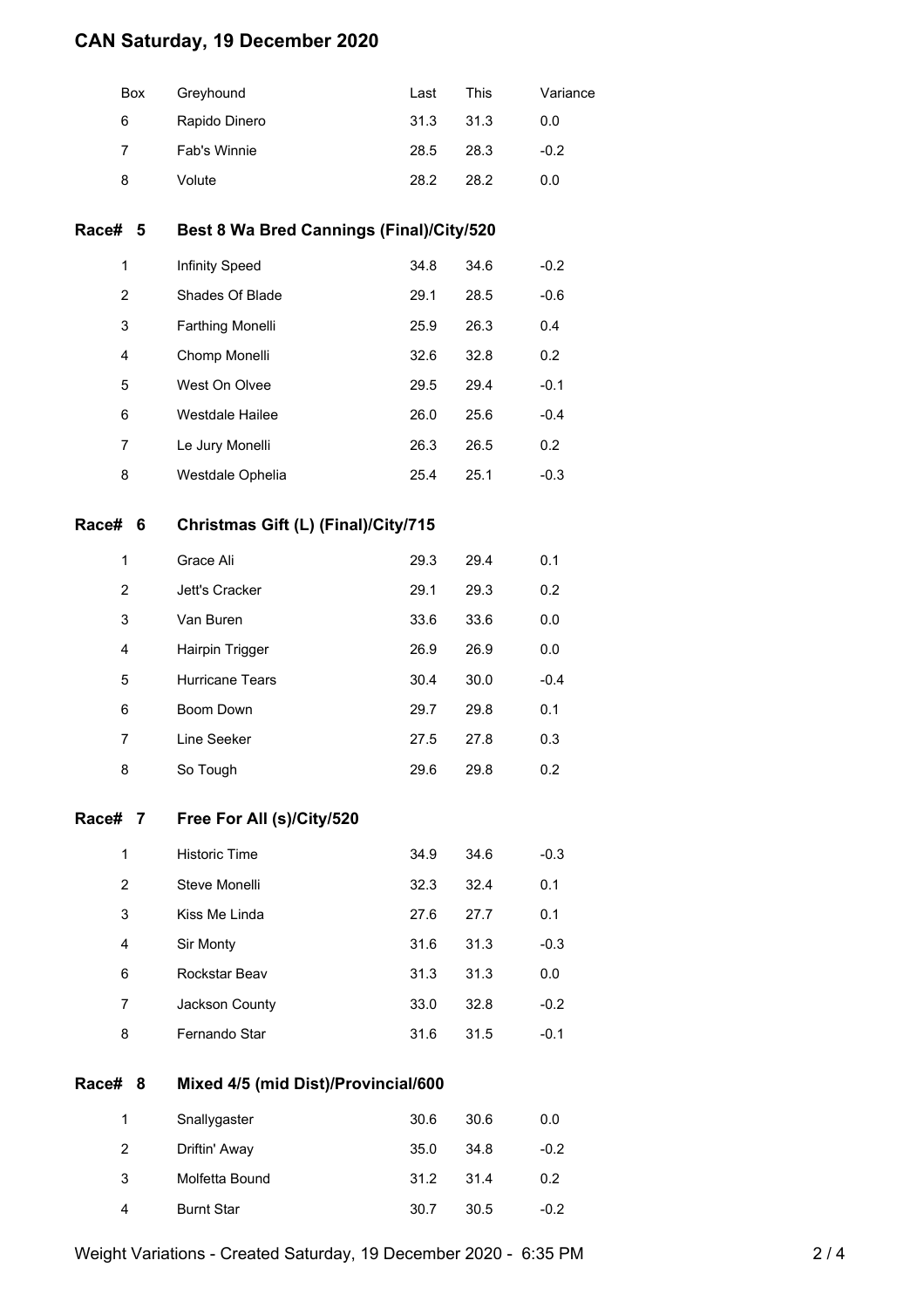#### **CAN Saturday, 19 December 2020**

|                | Box            | Greyhound                     | Last | This | Variance |
|----------------|----------------|-------------------------------|------|------|----------|
|                | 5              | Ragnar Bale                   | 34.4 | 34.0 | $-0.4$   |
|                | 7              | Bee Dee                       | 35.6 | 35.8 | 0.2      |
|                | 8              | Redcap Monelli                | 35.6 | 35.6 | 0.0      |
| Race# 9        |                | <b>Grade 5/Provincial/520</b> |      |      |          |
|                | 1              | Gypsy's Mindy                 | 29.5 | 29.0 | $-0.5$   |
|                | $\overline{2}$ | Oysters                       | 25.3 | 25.4 | 0.1      |
|                | 3              | Rambo's Boy                   | 34.4 | 34.6 | 0.2      |
|                | 4              | Miss Liberty                  | 27.9 | 27.8 | $-0.1$   |
|                | 5              | West On Bloom                 | 28.3 | 28.3 | 0.0      |
|                | 6              | World Love                    | 25.9 | 25.7 | $-0.2$   |
|                | 7              | Variation                     | 31.1 | 31.1 | 0.0      |
|                | 8              | Lilly Lana                    | 28.4 | 28.7 | 0.3      |
| <b>Race#10</b> |                | Maiden/City/520               |      |      |          |
|                | 1              | Lashes Monelli                | 27.7 | 27.8 | 0.1      |
|                | $\overline{2}$ | Record Me                     | 31.4 | 30.9 | $-0.5$   |
|                | 4              | Dress To Dazzle               | 27.9 | 28.2 | 0.3      |
|                | 5              | Jardel                        | 26.1 | 26.3 | 0.2      |
|                | 7              | Think Big Moment              | 35.8 | 35.6 | $-0.2$   |
|                | 8              | Westdale Theo                 | 35.0 | 34.7 | $-0.3$   |
| <b>Race#11</b> |                | Grade 5/Provincial/380        |      |      |          |
|                | 1              | Zabeeka                       | 32.6 | 32.2 | $-0.4$   |
|                | $\overline{2}$ | Winsome Mia                   | 26.6 | 26.4 | $-0.2$   |
|                | 3              | <b>Grand Riot</b>             | 33.0 | 33.1 | 0.1      |
|                | 4              | Indy Orlando                  | 27.0 | 26.8 | $-0.2$   |
|                | 5              | Speedy Boss                   | 23.6 | 24.0 | 0.4      |
|                | 6              | <b>Bahrain Train</b>          | 35.7 | 35.6 | $-0.1$   |
|                | 7              | Eraser Blade                  | 32.2 | 32.3 | 0.1      |
|                | 8              | Jade's Blade                  | 25.7 | 25.2 | $-0.5$   |
| <b>Race#12</b> |                | Novice/Provincial/380         |      |      |          |
|                | 1              | Pad Up Tilly                  | 26.3 | 25.9 | $-0.4$   |
|                | $\overline{2}$ | Rippin' Purton                | 28.9 | 29.0 | 0.1      |
|                | 3              | Dinkydi Barney                | 32.1 | 31.8 | $-0.3$   |
|                | 4              | Taken On Moment               | 29.0 | 28.6 | $-0.4$   |
|                | 5              | Francium                      | 28.8 | 28.5 | $-0.3$   |